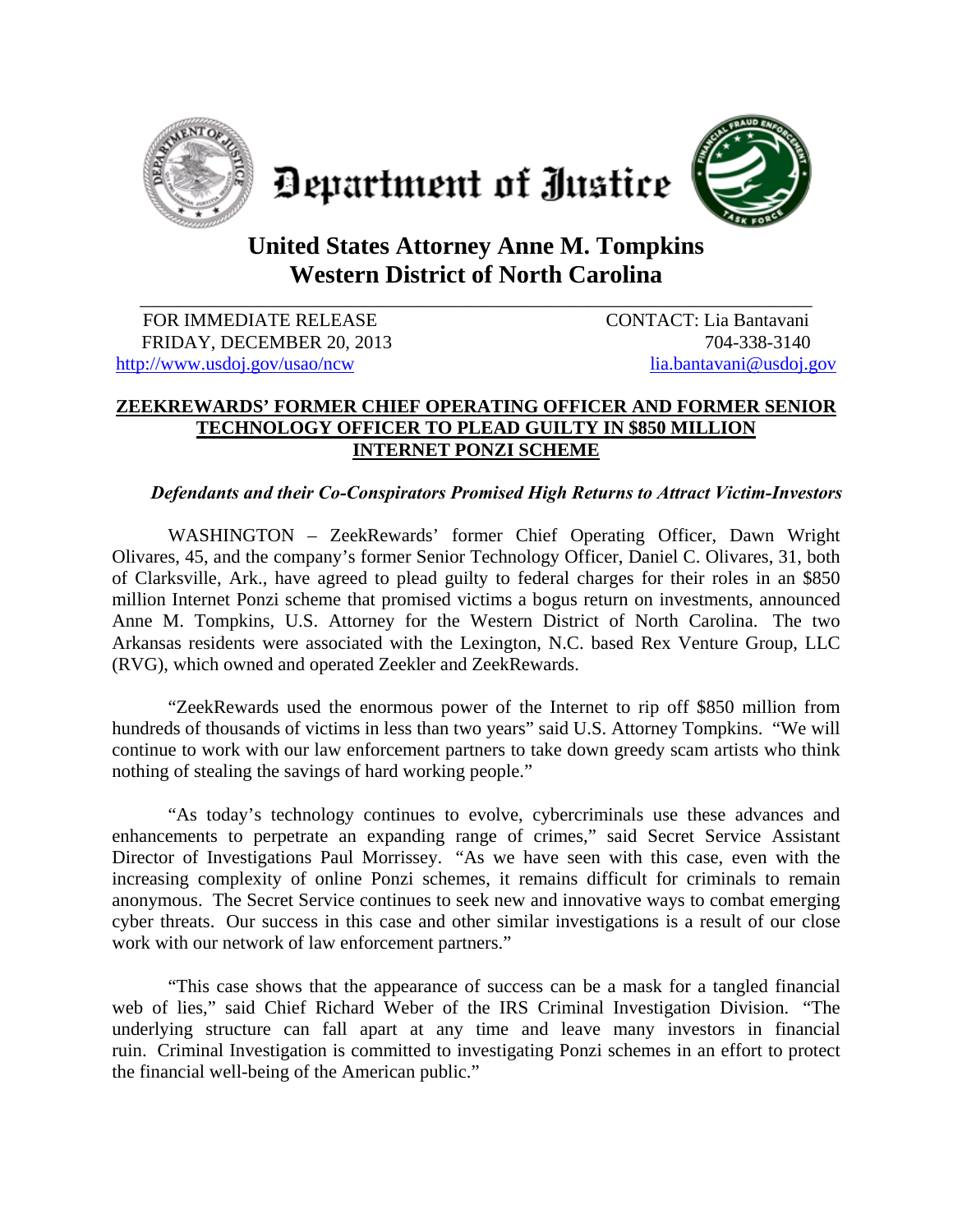According to the criminal charges and plea documents filed today in U.S. District Court in Charlotte:

From January 2010 through August 2012, Dawn Wright Olivares, her step-son, Daniel Olivares, their unindicted co-conspirator and owner of RVG (identified in the charging document as "P.B") and others engaged in a Ponzi scheme that raised more than \$850 million through a sham internet-based penny auction company named "Zeekler" and its purported advertising division "ZeekRewards." The defendants and their co-conspirators lured investors by falsely representing that ZeekRewards was generating massive profits from its penny auctions, and promised substantial returns on their investment, as much as 125 percent. Zeekler's purported profits were bogus and ZeekRewards operated as a fraudulent Ponzi scheme whereby the coconspirators used monies from victim-investors to pay fraudulent returns to earlier victiminvestors and to personally enrich themselves. As a result, Dawn Wright Olivares, Daniel Olivares, "P.B." and others induced victims worldwide, including over 1,500 victims in the Charlotte, N.C., area, to invest, thereby sustaining losses of at least \$750 million.

Dawn Wright Olivares was closely involved in the strategic operations and ultimately served as the Chief Operations Officer of Zeekler and ZeekRewards (together "Zeek"). Dawn Wright Olivares also owned 95 percent of Wandering Phoenix LLC, a company that she used to receive payments from Zeek and RVG. During the course of the conspiracy, Dawn Wright Olivares and Wandering Phoenix received approximately \$7.2 million in victim funds.

Daniel Olivares was RVG's senior technology officer and was responsible for, among other things, database design, management and operations for Zeek. During the course of the conspiracy, Daniel Olivares personally enriched himself with victim funds totaling approximately \$3.1 million. Other unnamed co-conspirators also personally enriched themselves with millions of dollars of victim funds.

In addition to the penny auction scheme, Dawn Wright Olivares, Daniel Olivares, and their co-conspirators represented that victim-investors in ZeekRewards could participate in what came to be known as the Retail Profit Pool ("RPP"), which supposedly allowed victims collectively to share 50 percent of Zeek's "massive" net retail profits. However, the reported "daily net profit" was illusory and had no relationship at all to actual penny auction revenues or retail profits. The co-conspirators often re-used bogus daily profit figures from preceding days to report that new day's purported profits and did not even keep books and records needed to calculate such a figure. Rather, the owner of RVG simply made up the "daily net profit" reported to victims. The true revenue from the scheme – approximately 98 percent of all incoming funds – came from victim-investors and not "massive" retail revenue and profits from the penny auctions as the co-conspirators claimed.

As the Ponzi scheme grew in size and scope, the co-conspirators took several steps to conceal the true nature of their scam by making a series of cosmetic changes to the ZeekRewards' RPP. Ultimately, the Ponzi scheme began failing because the outstanding liability resulting from the bogus 125 percent return on investment continued to rise beyond control. By August 2012, the co-conspirators fraudulently represented to the collective victims that their investments were worth approximately \$2.8 billion. Yet the co-conspirators had no